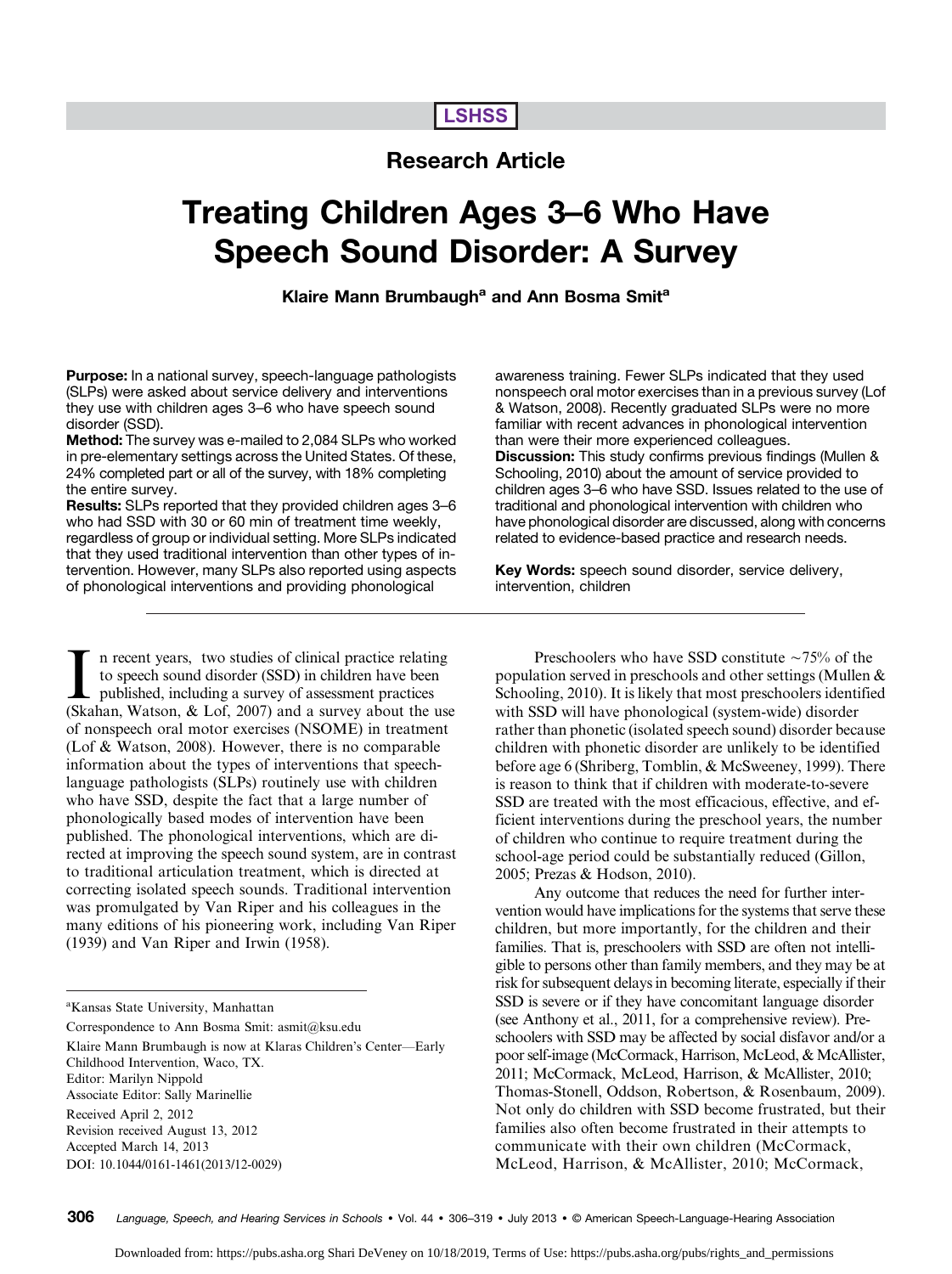McLeod, McAllister, & Harrison, 2010). Efficacious, effective, and efficient treatments for preschoolers with SSD are important for all of these stakeholders. However, little is known about which treatments SLPs currently use when working with preschoolers who have SSD.

#### Traditional Intervention for SSD

Traditional intervention is focused on the correction of individual phonemes, usually one phoneme at a time. It follows a well-known sequence of therapeutic goals, often beginning with ear training, followed by teaching of the speech sound in isolation, and then increasing the length, complexity, and meaningfulness of the utterance until the child uses the speech sound in conversation. Traditional treatment is also associated with certain criteria for the selection of phoneme targets, including developmental order of acquisition, stimulability, and effect on intelligibility. Finally, although behavioral modification techniques were not part of traditional treatment as presented by Van Riper and colleagues (e.g., Van Riper, 1939; Van Riper & Irwin, 1958), these techniques came to be associated with traditional intervention over time. Thus, it is common in traditional treatment to use positive reinforcement schedules, explicit criteria for passing from one step to another, modeling and cuing, and extensive taking of data.

#### Phonological Interventions

In the 1970s, the focus of research into child phonology became the speech sound system, that is, the phonology of the language, as well as the clinical application of this knowledge (Ingram, 1976). For example, McReynolds and colleagues (Elbert & McReynolds, 1978; McReynolds, 1972; McReynolds & Bennett, 1972) proposed that the clinician could treat distinctive features that were common to several of a child's speech sound errors. Subsequently, intervention based on phonological processes and using minimal pairs was reported by Weiner (1981) and by Blache, Parsons, and Humphreys (1981). An emphasis on the clinical importance of phonological processes was represented by the publication of Hodson and Paden's cycles therapy (1983, 1991). In 1983, Edwards published a comprehensive guide to selecting phonological goals for children with SSD. Since that time, a large number of phonological interventions have been reported in the research literature.

Although phonological interventions may be based on a variety of theoretical orientations, all of them have the goal of generalization from taught to untaught phonemes and to untaught phonological structures such as consonant clusters, as well as generalization to levels of discourse beyond the word. A recent book by Williams, McLeod, and McCauley (2010) documented many of these phonological interventions together with several for childhood apraxia of speech.

#### Phonological Versus Traditional Intervention

Phonological interventions differ from traditional intervention in a number of ways. First, phonological interventions have a linguistic/phonologic emphasis in contrast to the motor/articulation emphasis of traditional intervention

(Bernthal, Bankson, & Flipsen, 2009). Under the linguistic/ phonologic emphasis, children are guided to discover relevant characteristics of the phonology of the ambient language rather than exclusively learn the motoric sequences needed to produce a phoneme accurately (Bernthal et al., 2009). Second, in phonological interventions, the clinician selects phoneme targets on the basis of how the targets are expected to affect the child's larger sound system (Edwards, 1983), in contrast to more traditional considerations of target selection, such as stimulability (Bernthal et al., 2009). Third, phonological interventions often focus on meaningful words rather than on sounds in isolation or on nonsense syllables (e.g., Blache et al., 1981; Hodson & Paden, 1983, 1991; Weiner, 1981; Williams, 2000a, 2000b), although Gierut, Morrisette, and Ziemer (2010) recently showed that teaching nonsense words may result in better generalization of target phonemes and improved system-wide effects on phonology. Fourth, in phonological interventions, clinicians often target more than one phoneme in the same session, and they often target multiple phonemes within relatively short periods of intervention (e.g., Edwards, 1983; Hodson & Paden, 1983, 1991; Williams, 2000a, 2000b). This approach is in contrast to the traditional teaching of a single phoneme, taking it from production in isolation to production in continuous speech (Bernthal et al., 2009; Van Riper, 1939). Fifth, phonological interventions may incorporate fewer steps in treatment sequences than the typical traditional hierarchy of intervention because the child's use of the targets in discourse or conversation is not the primary goal. Rather, generalization of the newly acquired sound or structure to more complex speaking tasks and also to other phonemes is expected to take place spontaneously, if gradually (e.g., Hodson & Paden, 1983, 1991; Weiner, 1981). Finally, phonological interventions are appropriate for children younger than the grade school–age children who are typically treated with traditional intervention because the preschool years constitute a period when children rapidly acquire the phonology of the ambient language (Stoel-Gammon & Dunn, 1985; Vihman, 1996).

The last difference between phonological interventions and traditional intervention stated above is an important one. Van Riper and colleagues (Van Riper, 1939; Van Riper & Irwin, 1958) developed their intervention techniques in the period before the Education for All Handicapped Children Act of 1975 (2006), that is, at a time when typically only children of school age were offered treatment. The techniques associated with traditional intervention were intended to teach children isolated speech sounds that had been inadequately learned. In contrast, phonological interventions seek to guide children's acquisition of the phonological system during the early years. Therefore, it is likely that traditional intervention will be less efficacious, less effective, and less efficient than phonological approaches for children whose SSD is primarily phonological in nature (Kamhi, 2006).

#### Efficacy of Interventions for SSD

During the period when traditional intervention was the primary means of intervening for SSD, there appeared to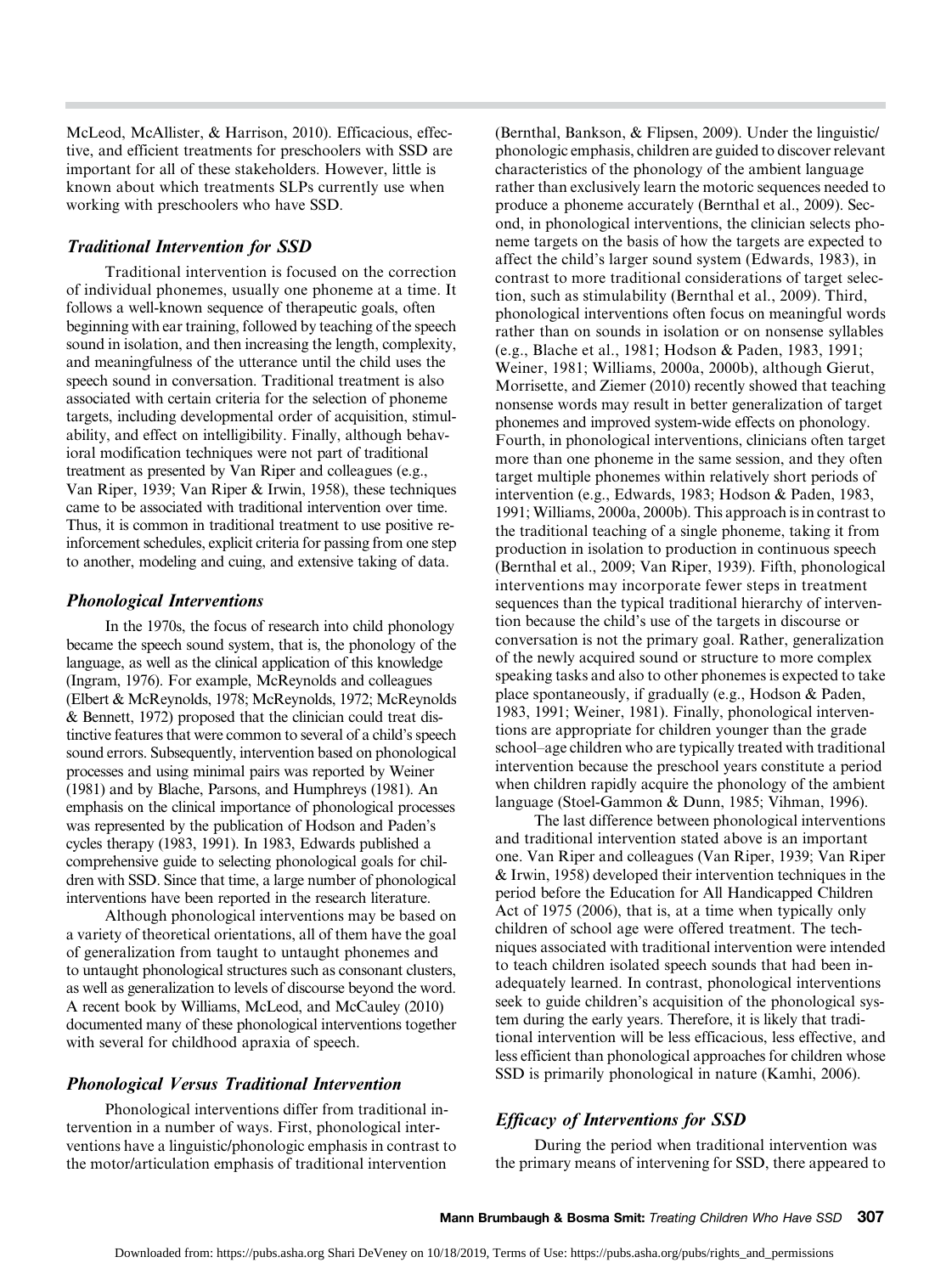be general acceptance that traditional intervention was efficacious, despite little research evidence to confirm this. One exception was that Diedrich and Bangert (1980) reported pretest/posttest data from large numbers of children in Grades 1–6 in school-based treatment for /s/ and /r/ errors, with most of the children selected from Grades 3 and 4. These data showed unambiguously that most of the children made progress in acquiring the target speech sounds.

Many of the recent interventions for phonological disorder are associated with documentation stating that they are efficacious (Williams et al., 2010). However, little research on phonological interventions achieves the gold standard for the demonstration of efficacy, which is the randomized controlled trial (RCT). The efficacy and effectiveness research for phonological and related interventions was reviewed and summarized by Baker and McLeod (2008, 2011), who concluded that most of the 134 reports they reviewed represented quasi-experimental designs (e.g., single subject) or nonexperimental case studies. Relatively few efficacy studies were RCTs (14.8%), and few were meta-analyses (1.5%), which are also considered to be at the highest level of evidence for purposes of evidence-based practice (American Speech-Language-Hearing Association [ASHA], 2004).

#### Service Delivery Models

One variable that can have an effect on the efficacy of interventions provided to preschoolers with SSD is service delivery, including the frequency and duration of sessions and the use of groups. In order to design studies and interpret results, when an intervention that has been shown to be efficacious is moved into higher level replication studies to investigate effectiveness and efficiency, researchers will need to know about typical service delivery patterns. SLPs who want to adopt an efficacious intervention need to consider the differences between the conditions under which they provide services and the conditions under which the intervention was found to be efficacious.

Mullen and Schooling (2010) reported data from the National Outcomes Measurement System (NOMS; ASHA, 2003) from K–12 and prekindergarten (pre-k) children for the 10-year period ending in 2007. Both the school-age and pre-k children were frequently seen in groups of two to four (for K–12, 82%, and for pre-k children, 63%). Pre-k children were more likely to be seen individually (25% vs. 9%). Both groups were likely to be seen in two sessions weekly, with sessions 21–30 min in duration. One unknown variable is whether preschool-age children with SSD receive a different amount of intervention if they are seen individually or in a group. A second unknown is whether groups are homogeneous, with all of the group members working on phonology, for example, or heterogeneous, with some group members working in areas other than phonology, such as language, voice, or fluency.

#### The Present Study

Given that the research base of phonological interventions for SSD has changed markedly over the past 30–40 years, it is important to know what interventions are currently being used by SLPs to treat preschoolers who have SSD and whether those interventions are supported by research. Children ages 3 to 6 are the focus of the present study because the child's phonological system typically changes rapidly during this period and is virtually complete by  $\sim$  6 years of age (Smit & Hand, 1997; Smit, Hand, Freilinger, Bernthal, & Bird, 1990). It is for this reason that most of the recent interventions for phonological disorder have been directed at preschoolers or early school-age children (Kamhi, 2006).

There appears to be little reported research about therapeutic practices, except for the study by Lof and Watson (2008), who carried out a survey of SLPs with a focus on the use of NSOME. They found that 85% of their respondents used NSOME as part of their intervention with children who had SSD. However, although Lof and Watson included a section in their survey dealing with other interventions used by the respondents, they did not report on those other interventions. The present study is intended to describe current therapeutic practice and service delivery with preschoolers who have SSD. The focus of the present study includes the question of which interventions and intervention techniques for SSD are used with children ages 3–6 who have SSD, as well as the question of which service delivery options SLPs use with this population.

### Method

#### Development of the Survey and Pilot Study

Survey. The survey instrument was designed to be used with the Axio electronic survey system (2011), which was developed at Kansas State University. Axio permits the investigator to administer the survey through e-mail and to provide follow-up through e-mail as necessary. The Axio system also allows several question formats, including multiple-choice questions, and it aggregates the data anonymously. The Human Subjects Committee at Kansas State University approved both the pilot survey and the main survey as being exempt from review.

Based on the literature concerning interventions for SSD and on the experiences of colleagues and others with the treatment process, we identified a variety of therapeutic approaches and procedures and conferred with experts in child phonology about areas that should be covered in the survey. (The final version of the survey may be seen in the online supplementary materials.) Seven areas were covered by the survey, administered in the following order: personal and demographic information (Section 1); service delivery (Section 2); choosing treatment targets (Section 3); treatment structure (Section 4); elicitation techniques (Section 5); models, inputs, and contingencies (Section 6); and use of named interventions (Section 7). For every question about therapeutic practices and techniques, the respondents saw the following choices about the frequency or percentage of time they used that practice: Always (100%), Often (70%–90%), Sometimes (40%–60%), Occasionally (10%–30%), Never  $(0\%)$ , and *Not familiar*.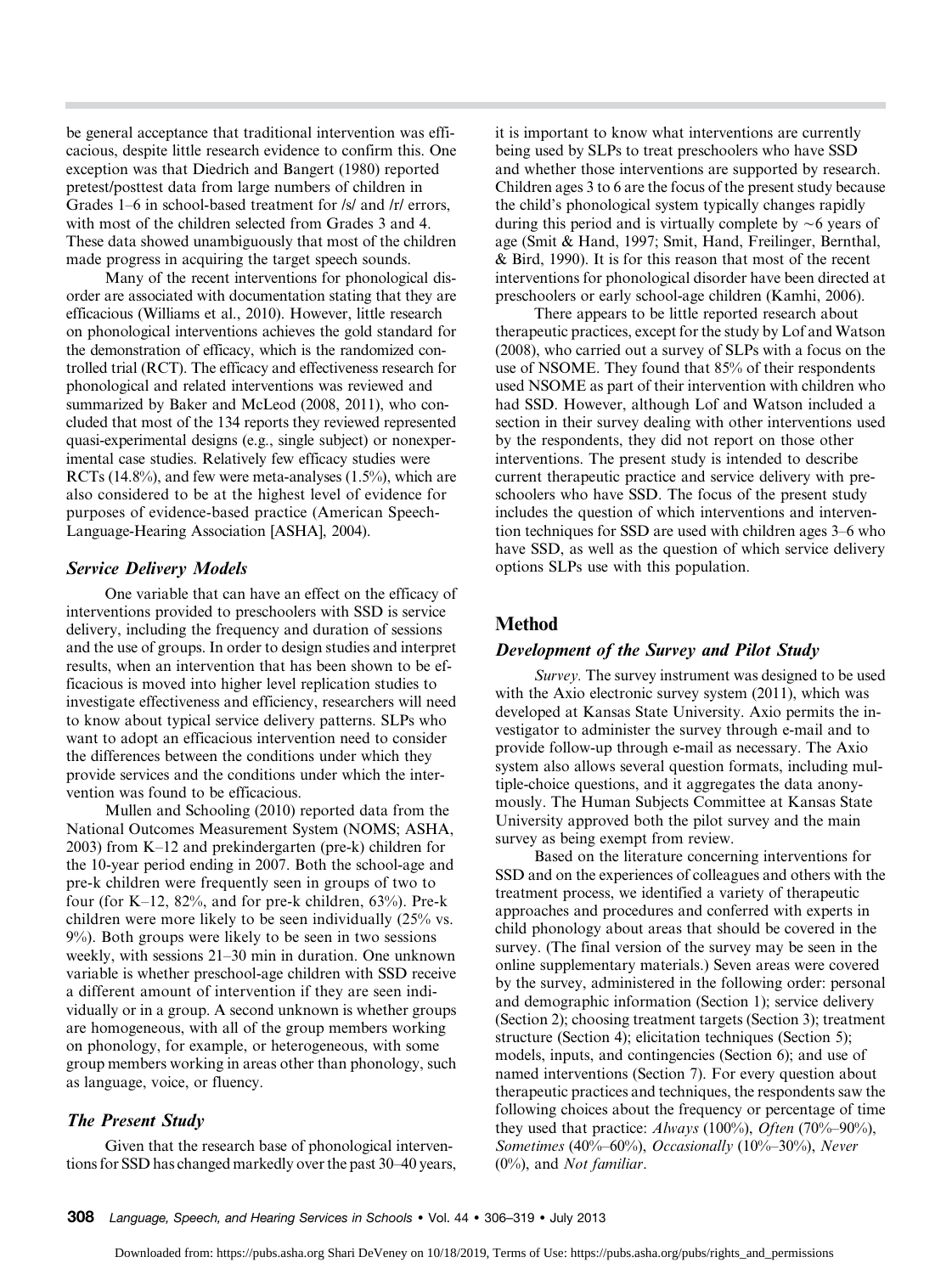The section on service delivery was intended to document the range of options the respondents used in their practice. Questions about service delivery covered practice sites, the percentage of the preschool caseload that consisted of children with SSD, scheduling of sessions, and description of groups. Questions in the survey sections about specific practices used in intervention sessions (Sections 3–6) were determined from published treatment manuals and program descriptions, books about SSD, and discussions with clinical supervisors and other knowledgeable persons in speechlanguage pathology. (Relevant citations for these sections may be found in the complete data tables posted in the online supplementary materials.) These sections were included in order to augment the findings from Section 7 of the survey, in which the respondents were asked about their use of named interventions. The named interventions are listed in Table 1, where they are shown with the earliest citations available. The instructions in Section 7 of the survey were as follows:

> Below are the names of some approaches used in therapy for preschoolers with SSD. Please indicate all that apply to the therapy that you provide to preschoolers (children ages 3 to 6) with SSD. If you are not familiar with an approach, please check the "Not familiar" box.

Table 1. Named interventions included in the survey, with the earliest citations in parentheses

#### Name of intervention

- Traditional (Van Riper, 1939; Van Riper & Irwin, 1958)
- Sensory motor (McDonald, 1964)
- Paired stimuli (Weston & Irwin, 1971)
- Distinctive features (Elbert & McReynolds, 1978; McReynolds, 1972; McReynolds & Bennett, 1972)
- Multiphonemic intervention (McCabe & Bradley, 1975)
- Nonspeech oral motor exercises (NSOME— Christensen & Hanson, 1981; Dworkin, 1978; Marshalla, 1985)
- Minimal pairs (Blache, Parsons, & Humphreys, 1981; Weiner, 1981) Cycles (Hodson & Paden, 1983, 1991)
- Metaphon (Dean & Howell, 1986; Howell & Dean, 1991, 1994)
- Complexity/least knowledge (Elbert & Gierut, 1986; Gierut, 2001, 2007)
- Maximal oppositions (Gierut, 1989, 1990, 1992)
- Whole language (Hoffman, Norris, & Monjure, 1996; Norris & Hoffman, 1993)
- Nonlinear (Bernhardt & Stoel-Gammon, 1994; Bernhardt & Stemberger, 2000)
- PROMPT (Hayden, 2006; Hayden & Square, 1994)
- Phonological awareness (Gillon, 2000, 2004; Hesketh, Adams, Nightingale, & Hall, 2000)
- Multiple oppositions (Williams, 2000a, 2000b)
- Morphosyntactic (Haskill, Tyler, & Tolbert, 2001; Tyler, 2002; Tyler, Lewis, Haskill, & Tolbert, 2002)
- Commercially available programs, such as Earobics (1997) and Easy Does It (Strode & Chamberlain, 1997)

Note. The citations shown indicate the earliest publications where the type of intervention was mentioned, rather than an exhaustive list of sources. The citations were not included in the survey questions. The order shown here is not the order in which the interventions were presented in the survey, which was randomized.

The section on named interventions was placed after Sections 3–6 in order to avoid biases that could arise if the respondents saw the named interventions first.

Although the named interventions are ordered in Table 1 by earliest date of availability, the interventions were presented in random order to the participants. The named interventions were not accompanied by citations because citations could have caused confusion in some cases, for example, whether the respondent considered NSOME to be associated with Marshalla (1985) or with Rosenfeld-Johnson (1999) or with some other author. Descriptions did not accompany the named citations because attempts to generate short descriptions also carried the risk that SLPs would not recognize a description because it did not include particular features by which they themselves would have identified the intervention. Finally, researchers with experience in surveys in the communication sciences and disorders profession advised against including either citations or descriptions, for the reasons indicated above.

Pilot study. A pilot version of the survey was mailed to one SLP from each of the 50 states, with that person selected at random from the ASHA membership database. Only SLPs who indicated that they worked in the pre-elementary setting were included. One of the 50 e-mails was undeliverable. In the pilot version of the survey, the recipients were asked to provide feedback on each section (e.g., Were the questions comprehensive? Were the questions easy to answer? If not, what was the problem?). Five of the 49 recipients completed the pilot survey in its entirety. The mean time to complete the pilot survey was 30 min, 31 s. The feedback was not extensive, but it suggested that the questions were well written. A few questions with branching items had been included in the pilot version, but they did not yield useful information; consequently, the large majority of questions in the final version of the survey were multiple choice.

#### Survey Participants

The final version of the survey was e-mailed to 2,395 SLPs who were selected from the ASHA membership database using stratified systematic sampling. The group sampled in each state included all of the SLPs who indicated in their ASHA membership listing that they worked with pre-elementary school populations. From the list of SLPs identified in each state, every fifth name was selected. In other words,  $\sim$ 20% of each state's SLPs who identified themselves as working in the pre-elementary setting were selected to receive the survey. A total of 2,084 e-mails were successfully delivered. Of these, 489 (24%) were attempted and provided usable data, and 379 (18% of the total and 78% of those who attempted the survey) were completed in their entirety. A total of 17 people reported that they provided diagnostic services only, and they were included with the nonresponders throughout the rest of the survey.

Participant demographics. The survey respondents reported the following information about themselves: geographic state of employment, gender, year in which the master's degree was conferred, full- or part-time employment,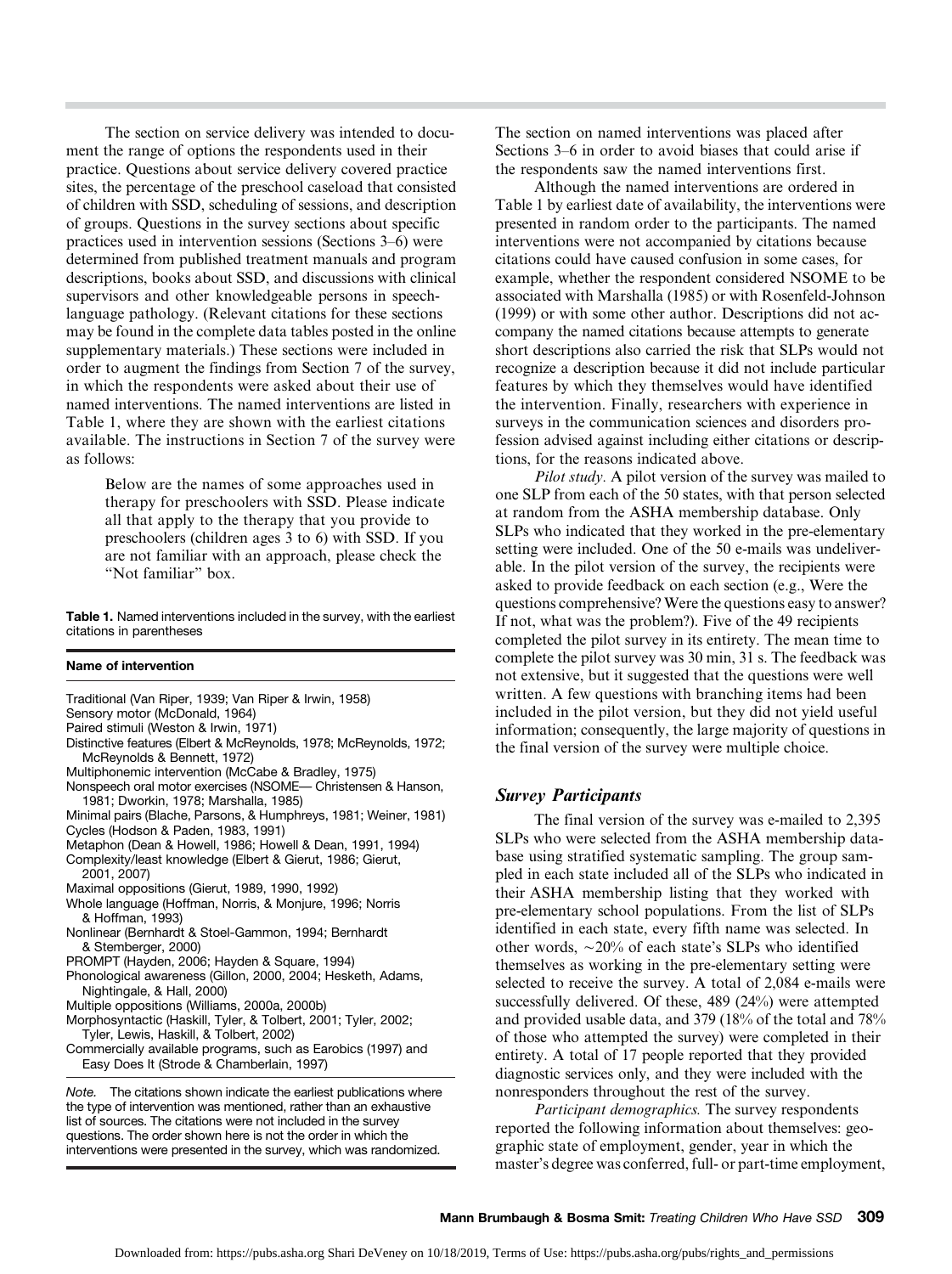and proportion of children ages 3–6 who had SSD in their caseload of children ages 3–6. Each state except for Alaska and Rhode Island had at least one respondent, and 98% of the respondents were female. The number of years post graduation with a master's degree was skewed toward more recent graduates; that is, although the range was from 2 to 44 years, the median was 15 years. A majority of the SLPs (77%) reported that they worked in full-time positions post graduation.

The respondents who discontinued the survey before the end always completed entire sections before discontinuing. In order to have the largest possible number of respondents for each section of the survey, the responses of those who discontinued the survey were included in the results up to the point where they discontinued. Therefore, it was important to demonstrate that the respondents who discontinued resembled the rest of the respondents in a relevant way. The variable years since obtaining the master's degree was chosen as the most relevant variable. After removing the respondents who provided diagnostic services only, the group that completed the survey in its entirety  $(n = 361)$  had a mean time since graduation of 18.3 years ( $SD = 10.40$  years), whereas those who discontinued the survey at some point  $(n = 111)$  had a mean time since graduation of 19.1 years  $(SD = 10.69$  years). No significant difference was found between those who completed the survey and those who responded to only part of the survey ( $t = 0.712$ ,  $df = 470$ ,  $p = .477$ ).

#### Timing and Duration of the Survey

The survey was open for a period of 6 weeks in the summer of 2011. Participants received the initial e-mail and two reminders at 14-day intervals. The mean time the survey was open in the respondents' Web browsers was reported by Axio to be 6 hr, 9 min, but that duration likely does not accurately reflect the time it took to complete the survey. It is unclear why the survey was open for long periods of time, but the developers of Axio indicated that this situation was not unusual for Axio surveys. The mean time the survey was open suggests that at least some of the respondents might have opened the survey early in a workday and then completed sections sporadically throughout the day. The organization of the survey into sections may help explain why respondents who discontinued did so after completing an entire section. The sections themselves would have taken only a few minutes to complete, and thus could be done during a short break from other activities.

### **Results**

#### Service Delivery

Children ages 3–6 with SSD as a percentage of caseload. Of the 464 respondents to this question, 52% indicated that half or more of their caseload of children ages 3–6 consisted of children with SSD, 44% indicated that fewer than half had SSD, and 4% indicated that they provided diagnostic services only.

Practice sites. The SLPs were asked in which service sites they provided any services at all to children ages 3–6 with SSD. They were free to indicate more than one. The data shown are from the total number of respondents  $(n = 489)$ who reported spending at least 10% of their time with the preschool population. The sites reported were preschool classroom (67%), early childhood center (48%), walk-in or bus-in to school (35%), client/caregiver's home (31%), kindergarten/first-grade classroom (21%), private practice  $(11\%)$ , and university clinic  $(2\%)$ . Based on these data, it appears that most service to preschoolers with SSD was delivered in preschools, early childhood centers, and schools, with some intervention delivered in homes. The inclusion of a kindergarten or first-grade classroom reflected the fact that the survey included children in the age range of 3–6 years, and some of the oldest children might have been served in those classrooms.

Scheduling of sessions. Of the 389 SLPs who indicated that they treated preschoolers in individual sessions, 42% indicated that they scheduled two 30-min sessions weekly, 28% indicated either one 30-min session or two 15-min sessions, and 30% responded to all other possibilities (which ranged from "1 15-minute session per week" to "5 60-minute sessions per week"). Based on these data, preschoolers who were scheduled individually typically received either 30 or 60 min of intervention weekly.

A total of 352 respondents used a combination of individual and group sessions, and of these, 49% indicated that the child received a total treatment time of 60 min weekly, 18% responded with 30 min weekly, and 33% chose a variety of other possibilities. Based on these responses, it appears that children ages 3–6 who were scheduled for a combination of individual and group sessions typically received either 30 or 60 min of intervention weekly.

There were 190 respondents who treated preschoolers in group sessions only, and of these, 48% indicated that the child received 60 min of treatment per week, 23% reported that the child received 30 min weekly, and 29% chose a variety of other responses.

Description of groups. Of the 339 respondents who treated preschoolers with SSD in groups, 78% scheduled groups of two to three children, 16% scheduled groups of three to four children, and 6% scheduled groups of more than four children. Respondents indicated that 66% of the groups were heterogeneous (i.e., with some children working in areas other than SSD such as language or voice), and 34% were homogeneous (i.e., with all of the children working on SSD).

#### Interventions Used With Preschoolers With SSD

In the results that follow, frequent use of a therapeutic option was defined as the aggregate of the often (70%–90%) and always (100%) categories. It should be noted that in all instances, the always category was small relative to the often category, typically equal to 10%–20% of the often category.

Use of named interventions. Although the named interventions section was the last part of the survey, these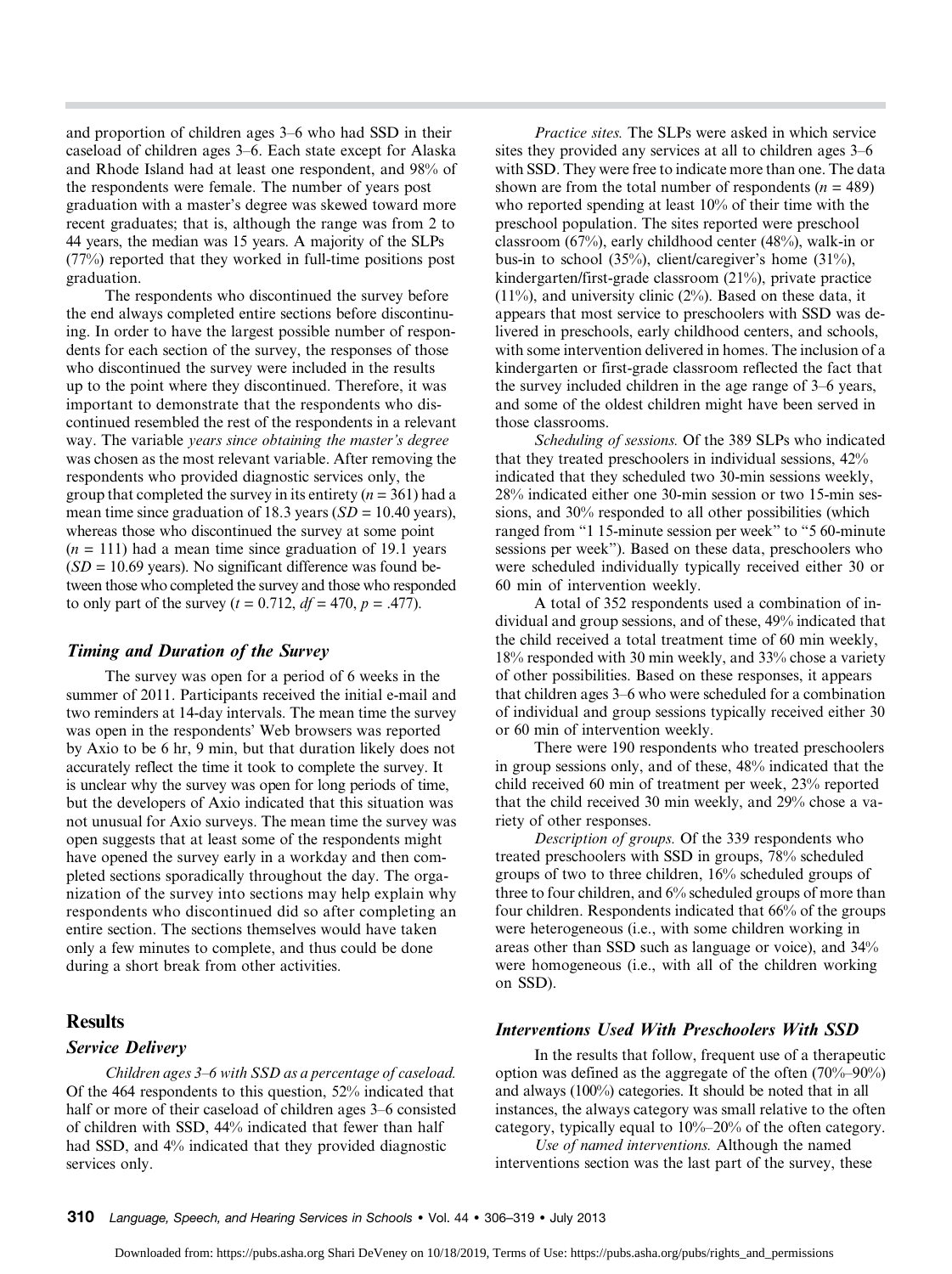results are reported first because they provide a structure for the remaining results. Respondents indicated all options that were applicable to their practice (see Table 2 for their responses). Table 2 shows that approximately half of the respondents used traditional intervention frequently (i.e.,  $70\%$ – $100\%$ ), and another third used it  $40\%$ – $60\%$  of the time. After traditional intervention, the respondents indicated frequent use of phonological awareness training (36%), minimal pairs (33%), cycles (32%), and whole language (19%). These data suggest that although these SLPs used traditional intervention most frequently, the same respondents used other interventions as well. It is notable that respondents used phonological awareness relatively frequently; however, another part of the survey suggested that phonological awareness was used as an adjunct to direct intervention for speech sounds.

Also notable in Table 2 is the response to NSOME, with 14% of respondents using NSOME frequently. The responses to the use of NSOME presented an unusual pattern in the survey in that most respondents were apparently familiar with the exercises, but  $\sim$ 30% of the respondents indicated that they never used them. This pattern was not replicated with any other intervention—in all other cases, small percentages of not familiar responses were associated with small percentages of never responses.

Table 2 shows considerable variability in the number of SLPs who checked not familiar with respect to the various intervention choices. The nine best-known interventions were associated with not familiar percentages ranging from 0% to 19%, and they included primarily interventions that

were available by 1985, with the exception of commercially available programs (8%). The nine least-known interventions were associated with not familiar percentages ranging from 31% to 83%. These included primarily interventions that were available after 1985, with the exception of paired stimuli (31%) and multiphonemic (37%). These data suggest that the interventions associated with the highest rates of not familiar responses were those published since  $\sim$ 1985 (Table 1).

With respect to the respondents who were not familiar with particular interventions, one hypothesis is that recently graduated SLPs might have been more knowledgeable about recent advances in phonological (and other) interventions when compared to their more experienced peers. To determine if this was the case, the percentages of not familiar responses from respondents who graduated with a master's degree within the previous 10 years were compared to the percentages of responses from those who graduated 11–40 years prior. Interventions that were published since 1985 were included, except for commercial programs. The results of these comparisons are shown in Table 3. Except for the PROMPT program, with which the recent graduates were significantly more familiar than those who had graduated earlier, the two groups were similar in their rates of choosing the not familiar response.

Treatment targets. Table 4 shows which variables the respondents considered when they chose treatment targets, given the categories of traditional, functional, phonological process, phonological system, phonological awareness, and other considerations. (The complete Table 4 in the online supplementary materials shows representative citations for these

|                                           | Often+Always<br>70%-100% |               | <b>Sometimes</b><br>40%-60% |               | <b>Occasionally</b><br>10%-30% |               | Never 0% |               | <b>Not familiar</b> |      |
|-------------------------------------------|--------------------------|---------------|-----------------------------|---------------|--------------------------------|---------------|----------|---------------|---------------------|------|
|                                           | n                        | $\frac{0}{0}$ | $\mathbf n$                 | $\frac{0}{0}$ | n                              | $\frac{0}{0}$ | n        | $\frac{0}{0}$ | n                   | $\%$ |
| Traditional                               | 179                      | 49            | 121                         | 33            | 52                             | 14            | 12       | 3             | 2                   | 0    |
| Phonological awareness                    | 132                      | 36            | 140                         | 38            | 77                             | 21            | 17       | 5             | 0                   | 0    |
| Minimal pairs                             | 120                      | 33            | 117                         | 32            | 113                            | 31            | 15       |               |                     | 0    |
| Cycles                                    | 116                      | 32            | 74                          | 20            | 67                             | 18            | 40       | 11            | 69                  | 19   |
| Whole language                            | 71                       | 19            | 94                          | 26            | 114                            | 31            | 56       | 15            | 31                  | 8    |
| Nonspeech oral motor<br>exercises (NSOME) | 53                       | 14            | 50                          | 14            | 143                            | 39            | 110      | 30            | 10                  | 3    |
| Distinctive features                      | 47                       | 13            | 103                         | 28            | 119                            | 33            | 46       | 13            | 51                  | 14   |
| Multiphonemic                             | 44                       | 12            | 82                          | 22            | 73                             | 20            | 33       | 9             | 134                 | 37   |
| Sensory motor                             | 43                       | 12            | 92                          | 25            | 124                            | 34            | 44       | 12            | 63                  | 17   |
| <b>PROMPT</b>                             | 42                       | 12            | 33                          | 9             | 50                             | 14            | 84       | 23            | 157                 | 43   |
| Commercial program                        | 39                       | 11            | 94                          | 26            | 133                            | 36            | 69       | 19            | 31                  | 8    |
| Paired stimuli                            | 23                       | 6             | 99                          | 27            | 85                             | 23            | 46       | 13            | 113                 | 31   |
| Maximal oppositions                       | 20                       | 5             | 38                          | 10            | 94                             | 26            | 77       | 21            | 137                 | 37   |
| Morphosyntactic                           | 18                       | 5             | 67                          | 18            | 92                             | 25            | 37       | 10            | 152                 | 42   |
| Multiple oppositions                      | 16                       | 4             | 51                          | 14            | 85                             | 23            | 64       | 18            | 150                 | 41   |
| Complexity/least<br>knowledge             | 11                       | 3             | 17                          | 5             | 43                             | 12            | 40       | 11            | 255                 | 70   |
| Nonlinear                                 | 9                        | 2             | 20                          | 6             | 24                             |               | 35       | 10            | 278                 | 76   |
| Metaphon                                  | 4                        |               | 10                          | 3             | 19                             | 5             | 30       | 8             | 303                 | 83   |

Table 2. Number and percentage of the 366 speech-language pathologists (SLPs) who responded to questions about named interventions, arranged by the sum of the Often and Always responses (i.e., frequently).

Note. Data do not include the 106 persons (21.7% of the total survey respondents) who did not respond to any items in this section or the 17 persons (3.4% of the total) who provided only diagnostic services.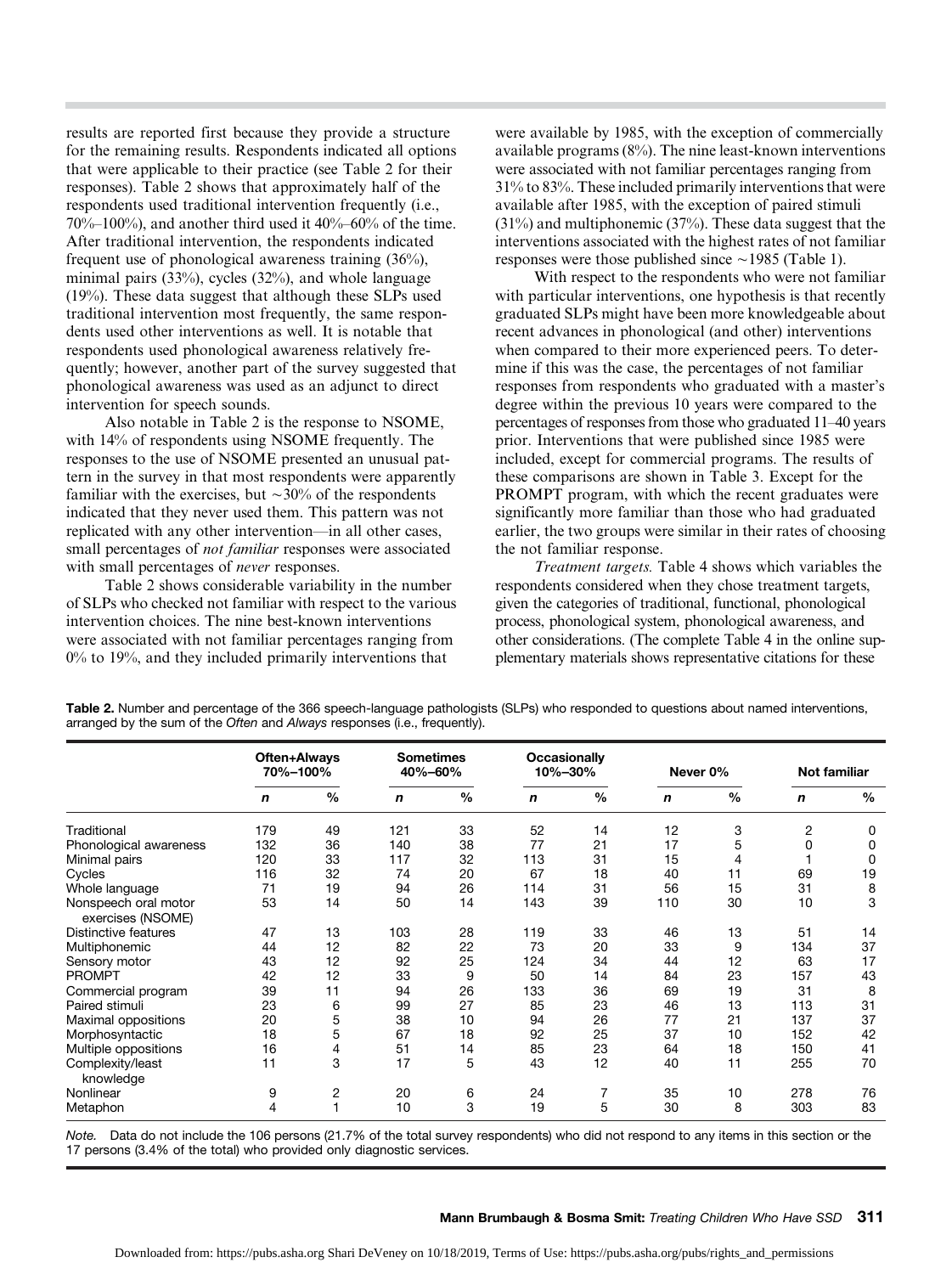| Intervention type                                   | <b>Graduated in previous</b><br>10 years ( $n = 105$ ) | Graduated 11-40 years<br>prior $(n = 261)$ | z        | р     |
|-----------------------------------------------------|--------------------------------------------------------|--------------------------------------------|----------|-------|
| <b>PROMPT</b>                                       | 32                                                     | 47                                         | $-2.726$ | .006* |
| Maximal oppositions                                 | 40                                                     | 36                                         | 0.711    | .477  |
| Multiple oppositions                                | 46                                                     | 39                                         | 1.223    | .221  |
| Morphosyntactic                                     | 47                                                     | 39                                         | 1.396    | .163  |
| Complexity/least knowledge                          | 69                                                     | 70                                         | $-0.188$ | .851  |
| Nonlinear                                           | 72                                                     | 79                                         | $-1.385$ | .166  |
| Metaphon                                            | 82                                                     | 83                                         | $-0.227$ | .821  |
| Literature citations are shown in Table 1.<br>Note. |                                                        |                                            |          |       |
| $p < .05$ .                                         |                                                        |                                            |          |       |

Table 3. Percentage of respondents who indicated that they were not familiar with interventions published since 1985, together with results from two-sample z tests.

elements.) Table 4 shows that traditional variables were frequently considered by one half to three quarters of the respondents, as were three of the four phonological process variables. The only other option used frequently by more than half of the respondents was functional words plus direct work on phonemes.

Treatment structure. Questions about treatment structure concerned the organizing characteristics for the course of intervention, categorized by the treatment orientations typically associated with each characteristic. Table 5 shows the percentages of respondents who used each characteristic frequently. (The complete Table 5, together with citations, is provided in the online supplementary materials.) This table shows that  $\sim 60\% - 75\%$  of the respondents frequently used parts of the traditional sequence of intervention, notably, production of the target in isolation, in phrases, in sentences, in structured discourse, and in conversational speech. Fewer than half of the respondents made frequent use of tasks associated with phonological or whole-language interventions. Approximately half made frequent use of behavioral methods to help structure the child's learning.

Table 4. Number and percentage of the 402 SLPs who responded to questions about choosing treatment targets, arranged within categories by the sum of the Often and Always responses.

|                                                              | Often+Always<br>70%-100% |                |  |
|--------------------------------------------------------------|--------------------------|----------------|--|
| Type of treatment targets                                    | n                        | $\frac{0}{0}$  |  |
| Traditional                                                  |                          |                |  |
| Speech sounds with biggest impact on intelligibility         | 294                      | 73             |  |
| Stimulability                                                | 283                      | 70             |  |
| Developmental order of acquisition                           | 229                      | 57             |  |
| Functional                                                   |                          |                |  |
| Functional words plus direct work on phonemes                | 230                      | 57             |  |
| Needs/wants of the caregivers                                | 57                       | 14             |  |
| Functional words only                                        | 47                       | 12             |  |
| Phonological process                                         |                          |                |  |
| Phonological patterns with biggest impact to intelligibility | 308                      | 77             |  |
| One or more speech sounds to target each process/pattern     | 216                      | 54             |  |
| Developmental order of phonological processes                | 216                      | 54             |  |
| Two or more speech sounds per session                        | 126                      | 31             |  |
| Phonological system                                          |                          |                |  |
| Targets based on consistency of error                        | 134                      | 33             |  |
| Target morphosyntactic structures                            | 93                       | 23             |  |
| Target complex structures along with singletons              | 70                       | 17             |  |
| Maximal oppositions                                          | 39                       | 10             |  |
| Productive phonological knowledge profile                    | 30                       | 8              |  |
| Target nonstimulable sounds                                  | 27                       | $\overline{7}$ |  |
| Multiple oppositions                                         | 19                       | 5              |  |
| Phonological awareness                                       |                          |                |  |
| Provide phonological awareness and direct treatment          | 181                      | 45             |  |
| Provide phonological awareness only                          | 39                       | 10             |  |
| Other                                                        |                          |                |  |
| Targets based on oral motor planning                         | 145                      | 36             |  |

Note. Data do not include the 60 persons (12.3% of the total survey respondents) who did not respond to any items in this section or the 17 persons (3.5% of the total) who provided only diagnostic services.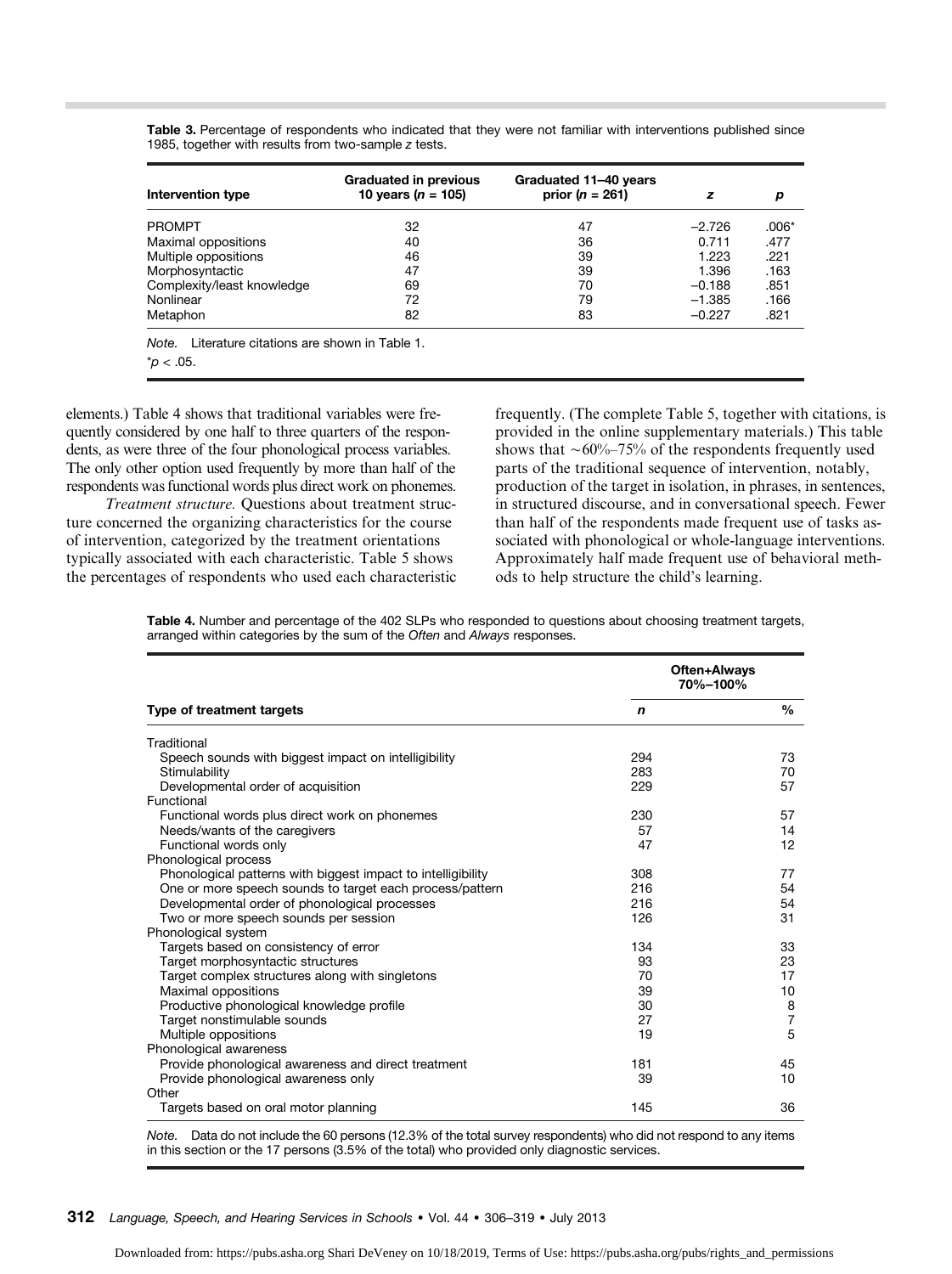|                                                                                 | Often+Always<br>70%-100% |               |
|---------------------------------------------------------------------------------|--------------------------|---------------|
| <b>Treatment structure</b>                                                      | n                        | $\frac{0}{0}$ |
| Used in most/all interventions                                                  |                          |               |
| Production of target in meaningful word                                         | 333                      | 86            |
| Traditional sequence (sequence maintained in list below)                        |                          |               |
| Child identifies target in clinician's speech                                   | 119                      | 31            |
| Child evaluates clinician's production, incl. errors ( $n = 370$ ) <sup>a</sup> | 135                      | 36            |
| Production of target in isolation                                               | 225                      | 58            |
| Production of target in nonsense syllable                                       | 132                      | 34            |
| Production of target in meaningful word (see above)                             |                          |               |
| Production of target in phrases                                                 | 288                      | 75            |
| Production of target in sentences                                               | 283                      | 74            |
| Production of target in structured discourse                                    | 235                      | 61            |
| Production of target in conversational speech                                   | 257                      | 67            |
| Phonological interventions                                                      |                          |               |
| Use minimal pairs for perception $+$ production                                 | 158                      | 41            |
| Auditory bombardment                                                            | 149                      | 39            |
| Focused stimulation                                                             | 116                      | 30            |
| Spend a set number of sessions or minutes on process/pattern                    | 104                      | 27            |
| Spend a set number of sessions or minutes on speech sound target                | 79                       | 20            |
| Behavioral methods                                                              |                          |               |
| Determine criterion for passing to next step                                    | 206                      | 54            |
| Use reinforcement schedules, etc.                                               | 185                      | 48            |
| Other                                                                           |                          |               |
| Language-based, pronunciation as needed                                         | 95                       | 25            |
| Use NSOME during the session                                                    | 44                       | 11            |

Table 5. Number and percentage of the 385 SLPs who responded to questions about treatment structure, arranged within categories by the sum of the Often and Always responses, except as noted.

Note. Data do not include the 104 persons (21.3% of the total survey respondents) who did not respond to any items in this section or the 17 persons (3.5% of the total) who provided only diagnostic services. <sup>a</sup>This option was moved from another section.

Elicitation techniques. Table 6 shows the percentage of respondents who used various elicitation techniques frequently. (The complete Table 6 may be seen in the online supplementary materials, together with relevant citations.) Table 6 shows that certain traditional techniques of elicitation, such as phonetic placement, iconic gestures, and various types of cues, were used frequently by approximately two thirds of the respondents. Approximately half of the respondents used one particular phonological technique frequently, namely, developing a label for a phoneme.

Table 6. Number and percentage of the 383 SLPs who responded to questions about elicitation techniques, arranged within categories by the sum of the Often and Always responses.

|                                                   | Often+Always<br>70–100% |      |  |
|---------------------------------------------------|-------------------------|------|--|
| <b>Elicitation technique</b>                      | n                       | $\%$ |  |
| Traditional                                       |                         |      |  |
| Use phonetic placement                            | 265                     | 70   |  |
| Use iconic gestures                               | 250                     | 65   |  |
| Use verbal, pictured, or graphic cues             | 249                     | 65   |  |
| Modify different speech sound into target sound   | 125                     | 33   |  |
| Phonological                                      |                         |      |  |
| Develop a label for a speech sound                | 197                     | 51   |  |
| Use minimal pairs for perception, then production | 83                      | 22   |  |
| Other                                             |                         |      |  |
| Use NSOME for awareness                           | 74                      | 19   |  |
| Use NSOME for strength and mobility               | 57                      | 15   |  |
| Use oral motor reflexes                           | 47                      | 12   |  |
| Use ultrasound or electropalatography             | 5                       |      |  |

Note. Data do not include the 106 persons (21.7% of the total survey respondents) who did not respond to any items in this section or the 17 persons (3.5% of the total) who provided only diagnostic services.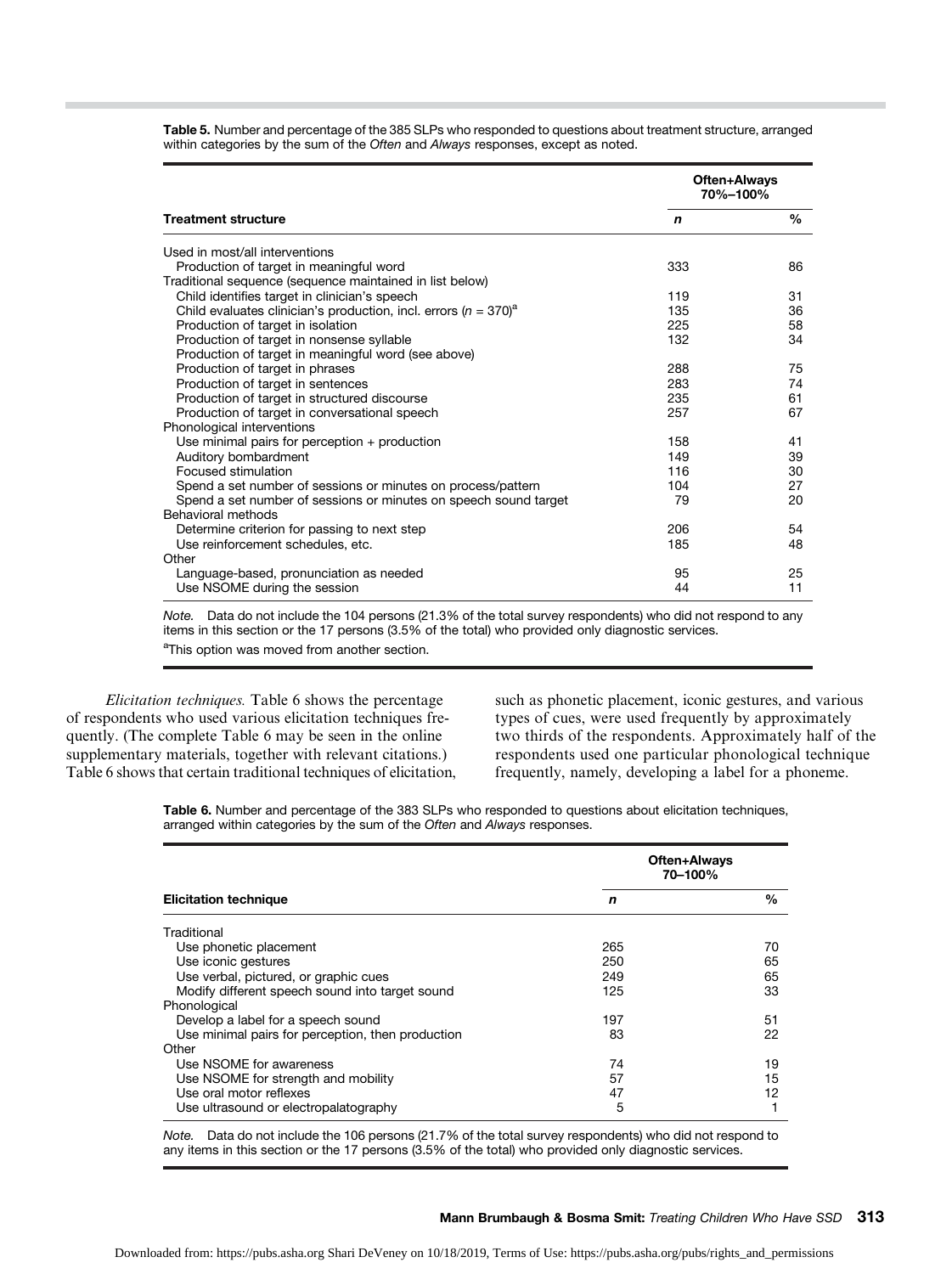Few respondents used NSOME or related techniques on a frequent basis.

Models, inputs, and contingencies. Table 7 shows the percentage of respondents who frequently used a variety of models, inputs, and contingencies in intervention. (The complete Table 7, along with relevant citations, is provided in the online supplementary materials.) The data in this table show that half or more of the respondents frequently used picture-naming tasks (with or without a clinician model) and the cloze procedure to elicit productions from the child. Fewer respondents (one quarter to one third) used specifically phonological inputs frequently. In terms of SLP responses that were contingent on the child's production, approximately three quarters of the respondents frequently provided knowledge of performance, knowledge of results, and corrective feedback for incorrect productions. Other types of contingencies were not reported frequently.

#### Summary

The key findings from this survey of service delivery and therapeutic practice for children ages 3–6 who had SSD were as follows:

- The children typically received 30 or 60 min of treatment per week, and that total was the same whether the child was seen alone, in a group, or in a combination of group and individual sessions. Groups often had two to three members, and they were typically heterogeneous, that is, not all of the children had SSD.
- Traditional intervention was used frequently by more respondents (49%) than other types of interventions (Table 2). This finding was corroborated by the specific techniques typically associated with traditional

intervention that majorities of the respondents also used frequently in their work with preschoolers with SSD (Tables 4, 5, and 6).

- Two phonological interventions (minimal pairs and cycles) were each used frequently by approximately one third of the respondents (Table 2). Phonological considerations were frequently taken into account in the area of target selection (Table 4) by a majority of the respondents. Phonological aspects of treatment structure (Table 5), elicitation techniques (Table 6), and models and inputs (Table 7) were used frequently by fewer than half of the respondents.
- Behavioral techniques were frequently used by half or more of the respondents (Tables 5 and 7).
- The responses concerning NSOME (Table 2) were associated with a unique pattern. That is, NSOME were familiar to the respondents, but 30% of the respondents reported that they never used this intervention. (Similar patterns may be seen in the complete Tables 5 and 6 in the online supplementary materials.)
- In terms of adjuncts to direct work on speech, phonological awareness training was used frequently by  $\sim$ 45% of the respondents (Table 4). Approximately one quarter of respondents frequently used a languagebased approach with pronunciation work as needed (Table 5). More than half of the respondents frequently worked on both functional words and phonemes (Table 4).
- The survey respondents were familiar to some degree with all of the interventions presented to them (Table 2). Nevertheless, certain interventions that have been published since  $\sim$  1985 were not familiar to many of the

Table 7. Number and percentage of the 370 SLPs who responded to questions about models, inputs, and contingencies, arranged within categories by the sum of the Often and Always responses.

|                                                                    | Often+Always<br>70%-100% |      |  |
|--------------------------------------------------------------------|--------------------------|------|--|
| Models, inputs, and contingencies                                  | n                        | $\%$ |  |
| Models and inputs–most interventions                               |                          |      |  |
| Picture naming with clinician's models                             | 255                      | 69   |  |
| Picture naming without clinician's models                          | 204                      | 55   |  |
| Cloze procedure                                                    | 184                      | 50   |  |
| Spoken model but no visual stimulus                                | 80                       | 22   |  |
| Models and inputs-phonological                                     |                          |      |  |
| Auditory bombardment                                               | 126                      | 34   |  |
| Additional minimal pairs for later stages                          | 90                       | 24   |  |
| Contingencies-most interventions                                   |                          |      |  |
| Provide knowledge of performance                                   | 287                      | 78   |  |
| Provide knowledge of results                                       | 271                      | 73   |  |
| Provide corrective feedback for incorrect productions              | 259                      | 70   |  |
| Have child evaluate own productions                                | 114                      | 31   |  |
| Have stepwise error correction procedure for incorrect productions | 48                       | 13   |  |
| Have children in group evaluate each other's productions           | 40                       | 11   |  |
| Ignore incorrect productions                                       | 23                       | 6    |  |

Note. Data do not include the 119 persons (24.3% of the total survey respondents) who did not respond to any items in this section or the 17 persons (3.5% of the total) who provided only diagnostic services.

#### 314 Language, Speech, and Hearing Services in Schools • Vol. 44 • 306–319 • July 2013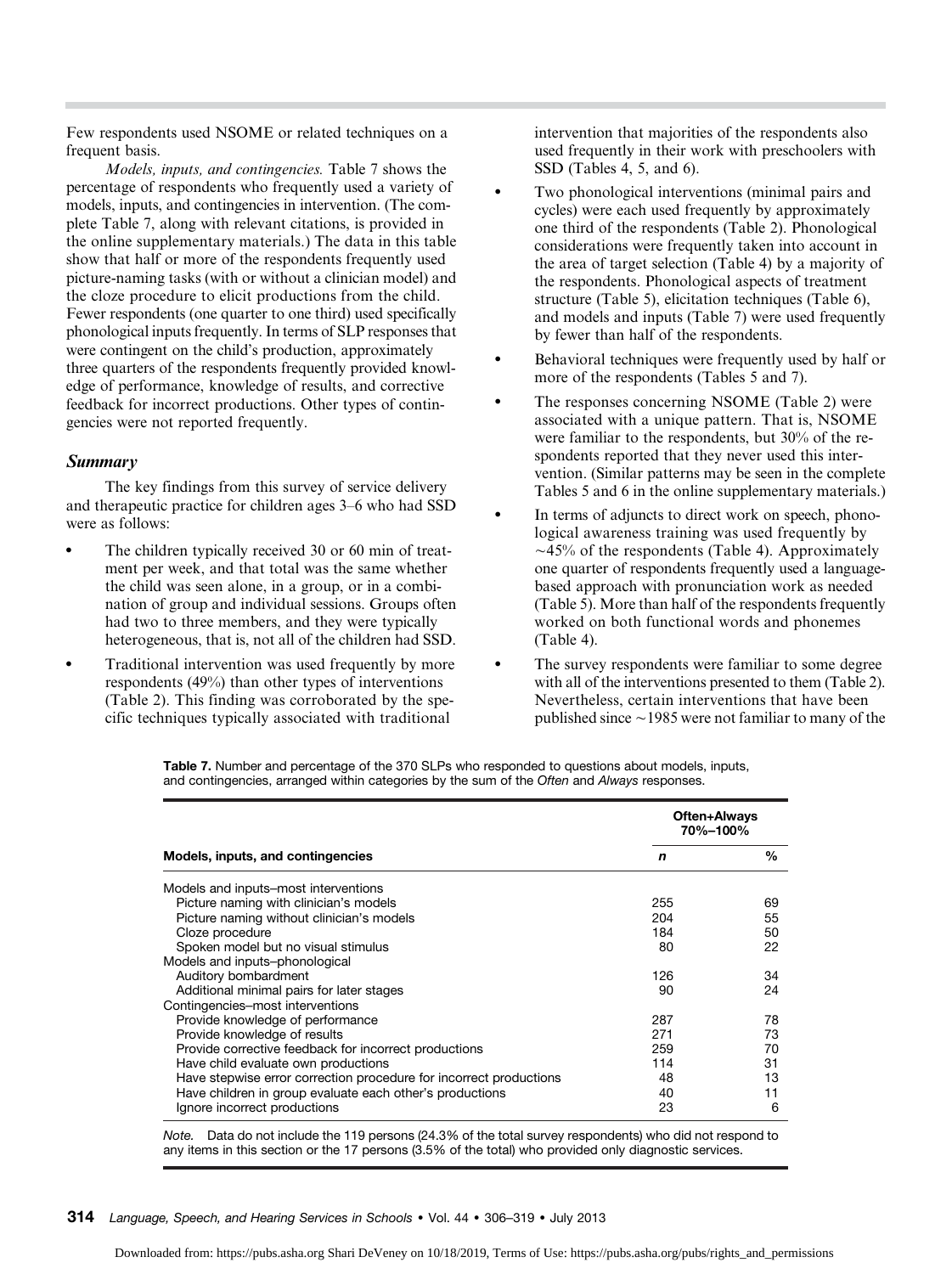respondents. The percentage of respondents reporting that they were not familiar with particular interventions published after 1985 ranged from 37% for maximal oppositions to 83% for metaphon (Table 2). PROMPT, which is not a phonological intervention, was significantly more familiar to recent graduates than to those who graduated earlier; however, recent graduates and earlier graduates were equally unfamiliar with recent phonological advances for treating SSD (Table 3).

#### **Discussion**

This survey of how SLPs work with children ages 3–6 who have SSD was designed to investigate similar issues from a number of different vantage points. The respondents reported the specific interventions they used with this population, as well as their use of specific features of the interventions.

#### Service Delivery

The respondents indicated that they worked with preschoolers with SSD in a wide variety of sites ranging from the children's homes to early childhood centers to preschool classrooms. This fact represents a challenge for researchers who are designing effectiveness and efficiency studies of intervention regimes. It could be difficult, for example, to monitor the intervention process in such diverse settings.

The amount of treatment time that children in this age range were reported as receiving for SSD (usually 30 or 60 min a week) is similar to what Mullen and Schooling (2010) found in their report on the NOMS project (ASHA, 2003), which showed that such children typically received two 21- to 30-min sessions per week, usually in group treatment, and in groups of up to four children. As Baker and McLeod (2011) pointed out with respect to the Mullen and Schooling service delivery data, there is little research on service delivery that supports this amount and distribution of time as either efficacious or optimum.

It is difficult to make the case that service was based on children's individual needs when the majority of children with SSD received 30 or 60 min per week of service regardless of group versus individual sessions, the nature and size of groups, and treatment in one area or two (e.g., phonology and phonological awareness). Brandel and Loeb (2011) reached a similar conclusion in their survey about the determinants of treatment intensity in general.

There is little research on the effectiveness of group versus individual treatment for children with SSD, although individual and group treatment have been shown to be equivalent for children with language disorder (Boyle, McCartney, Forbes, & O'Hare, 2007; Cirrin et al., 2010; Dickson et al., 2009). To the authors' knowledge, there is one study that focused on children with SSD (Sommers, 1962), and in that study, children performed equally well in individual and group sessions. However, the participants were school-age children rather than preschoolers. In any case, the published studies of group versus individual treatment appear to include only groups that were homogeneous with respect to the nature of the communication disorder. Children may have fewer opportunities for incidental learning of phonology in heterogeneous groups.

### Interventions Used With Preschoolers Who Have SSD

Use of traditional and phonological interventions. The survey data show that more SLPs frequently used traditional intervention (Table 2), and specific aspects of traditional intervention (Tables 4–6), than other options. This result may be compared to results of surveys done in Great Britain and in Germany. According to Joffe and Pring (2008), speech clinicians in Great Britain apparently did not use traditional intervention, opting instead for "auditory discrimination training," use of minimal pair contrasts, and phonological awareness training. However, according to Teutsch and Fox (2003), SLPs in Germany preferred to use traditional intervention.

The respondents to the present survey used other interventions besides traditional, in particular, minimal pairs and cycles (Table 2); they also used a number of features associated with phonological interventions (Tables 4–7). However, the respondents generally were not familiar with, or did not use, phonological interventions that incorporate features of the traditional sequence, such as that of Gierut (2001; use of nonsense syllables in the complexity/least knowledge program) or of Williams (2003; use of criterionbased sequences in the multiple oppositions program). Consequently, it is unclear why traditional intervention, especially the more advanced steps in the sequence, was used for preschoolers with phonological disorder, despite the extensive literature on phonological approaches published in recent decades. This literature suggests that the entire phonological system rather than particular phonemes should be the SLP's concern, and that phonologically based intervention may be more appropriate for children with SSD.

The parts of the traditional sequence that majorities of respondents used frequently, namely, production of the target phoneme in phrases, structured discourse, and conversational speech (Table 5), are part of a regime that Elbert and Gierut (1986) called training deep as opposed to training broad. In training deep, "the child is given a lot of information about a very narrow aspect of the target phonological system" (Elbert & Gierut, 1986, p. 102), including the use of massed practice. In contrast, the goal of training broad is "to expose the child to the full range of target sound production, but not necessarily to perfect production in specific treatment items" (Elbert & Gierut, 1986, p. 103). The children then reorganize their phonology and generalize these new sounds or structures to conversation and possibly to other sounds without much additional assistance from the SLP. An example of this approach is the cycles program (Hodson & Paden, 1983, 1991), in which the entire focus is on citation-form words, without steps for phrases, discourse, or conversation. It is therefore possible that the 61%–75% of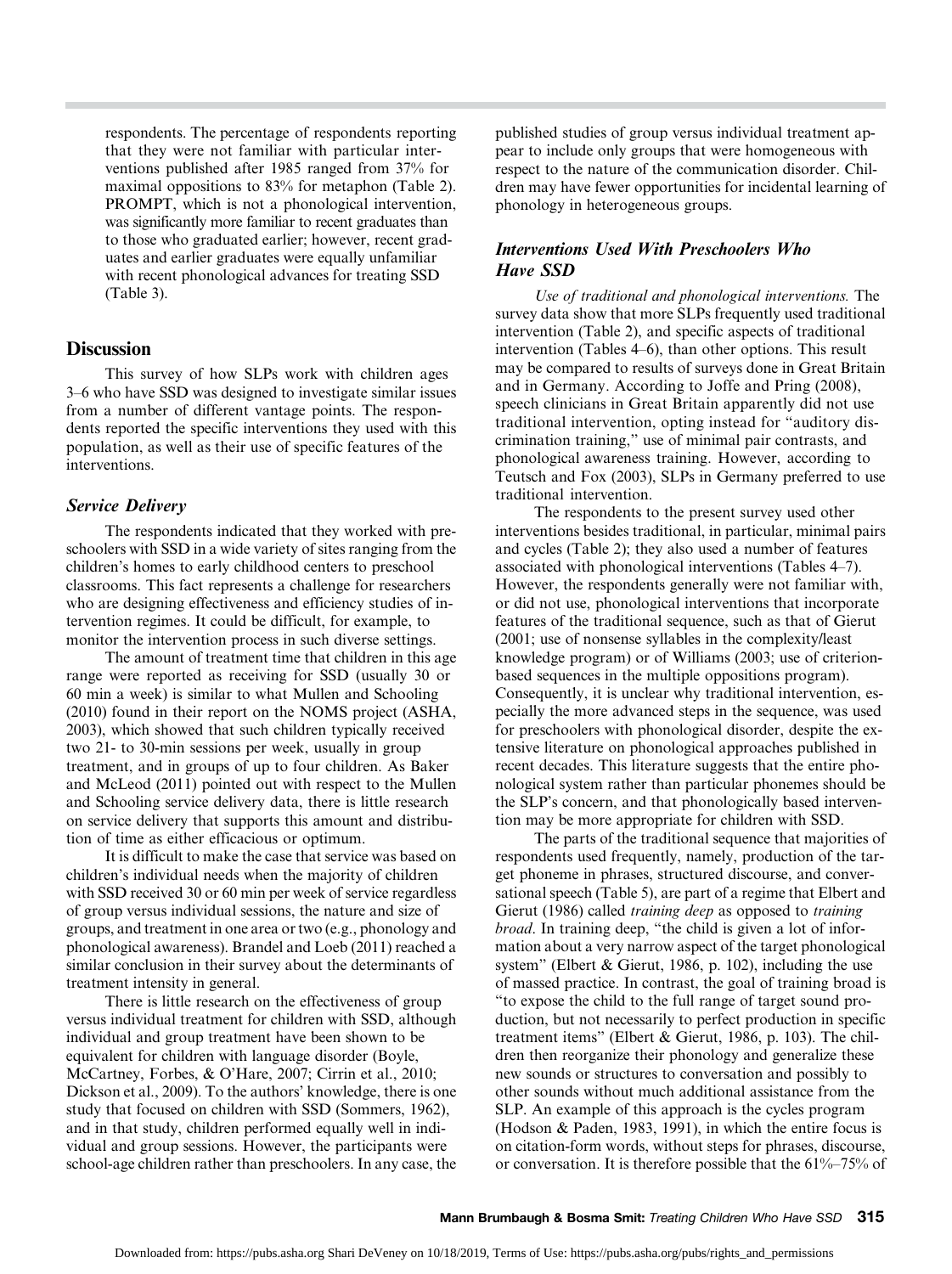survey respondents who used the advanced steps in training deep were providing unnecessary intervention.

Another consideration is that certain early steps in training deep are known to be effective with children whose disorder is phonological. In particular, Rvachew and Nowak (2001) showed that the selection of treatment targets based on the developmental order of acquisition of phonemes is as efficacious as selection based on complexity/least knowledge (Elbert & Gierut, 1986; Gierut, 2001, 2007). In fact, the concept of developmental order may be incorporated into phonological interventions when phonological processes are selected as treatment targets and when phoneme exemplars are chosen for target processes (e.g., Hodson & Paden 1983, 1991).

Based on the data from this survey, it is possible that SLPs who treated preschoolers were using hybrid interventions, influenced primarily by traditional intervention, but also by minimal pairs and cycles approaches. For example, an SLP may use target selection procedures that are phonological in nature but then use some of the traditional intervention sequences. Alternatively, an SLP may use traditional target selection procedures but then use phonologically based methods. The phonological efforts may, in fact, influence the way the SLP uses traditional intervention. For example, the survey respondents indicated that they used a nonsense-syllable stage less often than other, more communicative stages of traditional treatment, which aligns with the typical phonological emphasis on meaningful words. On the other hand, the respondents often used steps at higher levels in the traditional sequence, such as sentences, despite the fact that phonological interventions typically do not have steps at those levels. Hybrid approaches such as these have not been studied with respect to efficacy (Baker & McLeod, 2011).

Use of NSOME. The survey results showed that NSOME were familiar to all but 3% of the respondents, and  $\sim$  67% used NSOME occasionally, sometimes, often, or always. Although Lof and Watson (2008) found that 85% of the SLPs they surveyed used NSOME, differences in method between the two studies may preclude direct comparisons. However, it is worth noting that in recent years, several authors (e.g., Forrest, 2002; Hodge, 2002; Lof & Watson, 2008; McCauley, Strand, Lof, Schooling, & Frymark, 2009) have argued that NSOME are generally not appropriate for use with individuals with SSD.

Use of other interventions along with direct speech intervention. The survey respondents often incorporated interventions for other aspects of communication such as phonological awareness, functional communication, and whole language. They may have done so because their clients had more than one area of deficit. Brandel and Loeb (2011) found that clinicians were more likely to add a child to the caseload if the child had difficulties in more than one area. However, working on two or more areas in a session may result in less direct work on phonology in a given session.

There is contradictory evidence about whether additional time is needed to cover both areas when phonological awareness is used as an adjunct. Denne, Langdown, Pring,

and Roy (2005) suggested that treatment time may need to be increased if both areas are targeted, whereas Gillon (2005) found that when intervention combined phonological awareness training with direct work on speech sounds, both skills improved.

Another treatment adjunct is the teaching of functional words in addition to direct work on phonology. Teaching intelligible words that are functional for the child is as important as direct work on phonology for some children; however, there appears to be little information about whether extra time is needed to do this and still maintain progress on the phonological system. Finally, language-based methods for SSD have a small research base (Kamhi, 2006), and it is likely that direct treatment of phonology may be necessary for children with substantial delays (Kamhi, 2006).

Lack of familiarity with recent phonological advances. The respondents' lack of familiarity with recent phonological interventions could have been due to the fact that the named interventions were presented without citations or descriptions. Nevertheless, many interventions were familiar to the large majority of respondents by name, including phonological awareness, which is a relatively recent intervention. Consequently, the large numbers of respondents who were not familiar with recent phonological interventions raise the professional issue of how and where SLPs acquire this knowledge.

Both recent graduates with a master's degree and less recent graduates reported that they lacked familiarity with most of the recent interventions, with the exception of PROMPT. Familiarity with PROMPT, which is used for childhood apraxia of speech, may stem from a recent focus of the profession on childhood apraxia of speech (e.g., Shriberg & Campbell, 2003). The reasons for the lack of familiarity with other recent interventions are not known. The present study did not include questions about the content of course work and practicum for SSD, nor were there questions about how practicing SLPs learn about recent phonological interventions. Finally, even if practicing SLPs were interested in implementing a particular program, they would not necessarily have access to a complete procedure manual. Most of the developers of particular interventions have not made complete procedure manuals available, either publicly or commercially, to clinicians who are interested in using the interventions. Notable exceptions are Hodson and Paden's (1983, 1991) books on cycles treatment; Howell and Dean's (1991, 1994) books on metaphon intervention; Elbert and Gierut's handbook (1986) relating to least knowledge; and a book on morphosyntactic intervention by Haskill, Tyler, and Tolbert (2001). Partial manuals (dealing largely with goal selection) are available for nonlinear interventions (Bernhardt & Stemberger, 2000) and for multiple oppositions (Williams, 2003). Manuals are important because they help to document the procedures and conditions under which the treatment in question was efficacious, beyond what might be reported in published articles about the interventions and their efficacy.

The state of research in clinical phonology is not advanced to the point where optimal interventions for particular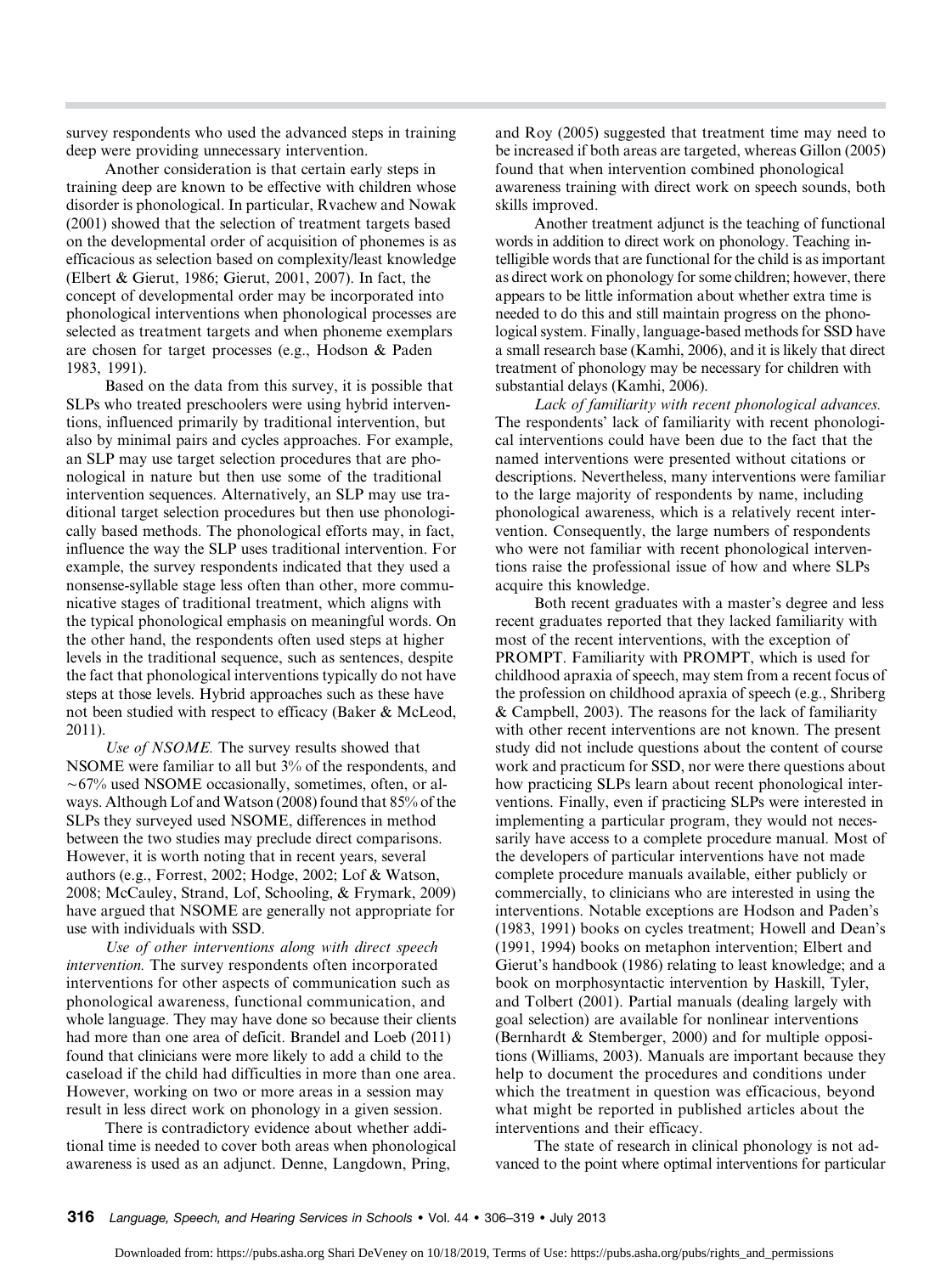clinical profiles are known (but see Dodd & Bradford, 2000, concerning children with inconsistent production). For the most part, phonological interventions have not been compared with each other, with the exception of studies by Dodd et al. (2008), Rvachew and Bernhardt (2010), and Rvachew and Nowak (2001). However, phonological interventions have been compared with traditional intervention (Klein, 1996; Mann, Smit, Weltsch, & Hilgers, 2010; Pamplona, Ysunza, & Espinosa, 1999; Teutsch & Fox, 2003). In these studies, phonological interventions have generally been shown to be more efficacious than traditional intervention—a finding predicted by phonological theory.

#### Clinical Implications

The common practices reported here can best be described as eclectic, that is, drawing procedures and orientations from diverse sources. SLPs working with children ages 3–6 who have SSD can compare their practices to what is reported here. They can also consider how their practice might change as newer phonological interventions come into wider use, and they may also seek out information about those phonological interventions that are not familiar to them. With respect to published efficacy research, SLPs have an opportunity to consider how closely the experimental conditions resemble their own, and what impact, if any, those conditions might have on outcomes.

#### Limitations and Future Research

One limitation of the present study may be the fact that the named interventions were not described to the respondents and were not accompanied by citations, for reasons delineated in the Method section. Nevertheless, the concordance between the use of named interventions and the detailed procedures drawn from those interventions supported the finding of lack of familiarity with many of the interventions. This issue could be explored in different ways. For example, focus groups of SLPs who serve preschoolers with SSD could be interviewed about the decisions they make in treatment and the rationales and background that they bring to making those decisions. Alternatively, surveys that focus in depth on these issues would accomplish this goal. This information would expand the knowledge base about clinical practice with this population.

Another limitation is that that actual length of time the respondents spent on the survey is not known. The time that the survey was open in browsers  $(M = 6 \text{ hr}, 9 \text{ min})$ , coupled with the fact that approximately one fifth of the respondents discontinued the survey, suggest that it was longer than would be ideal. The arrangement of questions into distinct sections may have partially offset the effects of length, but future surveys should be shorter in duration. Respondents could also be asked to estimate the amount of time they actively work on a survey.

Several avenues of research are suggested by the results of this survey. The first is that research is needed into the

delivery of phonological interventions to preschoolers in a variety of settings in order to determine the optimal amount of treatment time the child should receive, the efficacy of group treatment (including heterogeneous vs. homogeneous groupings), and the relative efficacy of the common practice of treating two different areas of communication in the same amount of scheduled time. A second area of research is the issue of how practicing SLPs learn about phonological interventions (e.g., in course work, practicum, or inservice). A related research area would be topics in which SLPs express interest with respect to recent phonological interventions, as well as their preferred mode of delivery (e.g., inservices, course work, or access to manuals). Finally, research into preservice classroom and clinical teaching in the area of clinical phonology may be needed, based on the fact that recent master's graduates were as unfamiliar with recent phonological interventions as those who graduated earlier.

#### Acknowledgments

This study was supported by a grant from the College of Human Ecology, Kansas State University, to the second author. We are grateful to Barbara Hodson for the impetus to undertake this study, to Gregg Lof and Maggie Watson for their assistance with the concept and design, to Debra Burnett for her assistance with Axio, and to Keira Mann for her editorial assistance. Any errors of design, fact, or interpretation reside with the authors alone. Finally, we want to thank the many SLPs who took time from their busy schedules to respond to this questionnaire. Portions of these data were presented in a poster at the 2011 ASHA Convention in San Diego, CA.

#### **References**

- American Speech-Language-Hearing Association. (2003). National outcomes measurement system (NOMS): K1–12 speech-language pathology user's guide. Rockville, MD: Author.
- American Speech-Language-Hearing Association. (2004). Evidencebased practice in communication disorders: An introduction [Technical Report TR2004-00001]. Retrieved from www.asha. org/policy.
- Anthony, J. L., Greenblatt Aghara, R., Dunkelberger, M. J., Anthony, T. I., Williams, J. M., & Zhang, Z. (2011). What factors place children with speech sound disorders at risk for reading problems? American Journal of Speech-Language Pathology, 20, 146–160.
- Axio. (2011). [Computer software]. Manhattan, KS: Kansas State University. Accessible at https://online.ksu.edu/Survey/public/ about.jsp.
- Baker, E., & McLeod, S. (2008, November). EBP and speech sound disorders: What do we know? Invited seminar presented at the annual convention of the American Speech-Language-Hearing Association, Chicago, IL.
- Baker, E., & McLeod, S. (2011). Evidence-based practice for children with speech sound disorders: Part 1 narrative review. Language, Speech, and Hearing Services in Schools, 42, 102–139.
- Bernhardt, B. H., & Stemberger, J. P. (2000). Workbook in nonlinear phonology for clinical application. Austin, TX: Pro-Ed.
- Bernhardt, B., & Stoel-Gammon, C. (1994). Nonlinear phonology: Introduction and clinical application. Journal of Speech and Hearing Research, 37, 123–143.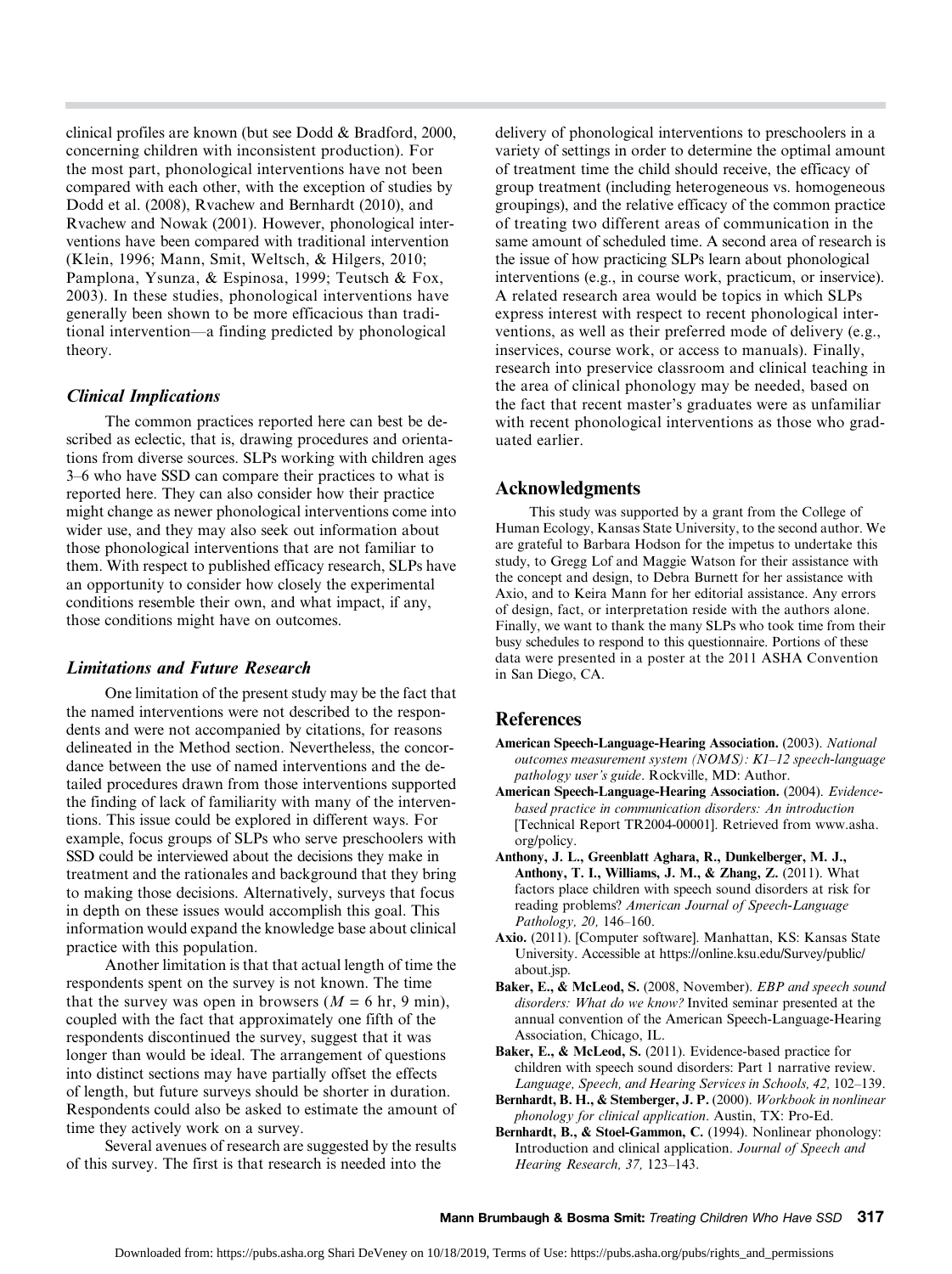- Bernthal, J. B., Bankson, N. W., & Flipsen, P. (2009). Articulation and phonological disorders (6th ed.). Columbus, OH: Allyn & Bacon.
- Blache, S. E., Parsons, C. L., & Humphreys, J. L. (1981). A minimal-word-pair model for teaching linguistic significance of distinctive feature properties. Journal of Speech and Hearing Disorders, 46, 291–296.
- Boyle, J., McCartney, E., Forbes, J., & O'Hare, A. (2007). A randomized controlled trial and economic evaluation of direct versus indirect and individual versus group modes of speech and language therapy for children with primary language impairment. Health Technology Assessment, 11, 1-139.
- Brandel, J., & Loeb, D. F. (2011). Program intensity and service delivery models in the schools: SLP survey results. Language, Speech, and Hearing Services in Schools, 42, 461–490.
- Christensen, M. S., & Hanson, M. L. (1981). An investigation of the efficacy of oral myofunctional therapy as a precursor to articulation therapy for pre-first grade children. Journal of Speech and Hearing Disorders, 46, 160–167.
- Cirrin, F. M., Schooling, T. L., Nelson, N. W., Diehl, S. F., Flynn, P. F., Staskowski, M., . . . Adamczyk, D. F. (2010). Evidence-based systematic review: Effects of different service delivery models on communication outcomes for elementary school-age children. Language, Speech, and Hearing Services in Schools, 41, 233–264.
- Dean, E., & Howell, J. (1986). Developing linguistic awareness: A theoretically based approach to phonological disorders. British Journal of Disorders of Communication, 21, 223–238.
- Denne, M., Langdown, N., Pring, T., & Roy, P. (2005). Treating children with expressive phonological disorders: Does phonological awareness therapy work in the clinic? International Journal of Language and Communication Disorders, 40, 493–504.
- Dickson, K., Marshall, M., Boyle, J., McCartney, E., O'Hare, A., & Forbes, J. (2009). Cost analysis of direct versus indirect and individual versus group modes of manual-based speech-andlanguage therapy for primary school-age children with primary language impairment. International Journal of Language and Communication Disorders, 44, 369–381.
- Diedrich, W. M., & Bangert, J. (1980). Articulation learning. Houston, TX: College-Hill Press.
- Dodd, B., & Bradford, A. (2000). A comparison of three therapy methods for children with different types of developmental phonological disorders. International Journal of Language and Communication Disorders, 35, 189–209.
- Dodd, B., Crosbie, S., McIntosh, B., Holm, A., Harvey, C., Liddy, M., ... Rigby, H. (2008). The impact of selecting different contrasts in phonological therapy. International Journal of Speech-Language Pathology, 10, 334–345.
- Dworkin, J. P. (1978). A therapeutic technique for the improvement of lingua-alveolar valving abilities. Language, Speech, and Hearing Services in Schools, 9, 169–175.
- Earobics: Auditory development and phonics program. (1997). [Computer software]. Cambridge, MA: Cognitive Concepts.
- Education for All Handicapped Children Act of 1975; 20 USC ξ 1401 (2006).
- Edwards, M. L. (1983). Selection criteria for developing therapy goals. Communication Disorders Quarterly, 7, 36–45.
- Elbert, M., & Gierut, J. (1986). Handbook of clinical phonology. San Diego, CA: College-Hill Press.
- Elbert, M., & McReynolds, L. V. (1978). An experimental analysis of misarticulating children's generalization. Journal of Speech and Hearing Research, 21, 136–149.
- Forrest, K. (2002). Are oral motor exercises useful in treatment of phonological/articulatory disorders? Seminars in Speech and Language, 23, 15–25.
- Gierut, J. A. (1989). Maximal opposition approach to phonological treatment. Journal of Speech and Hearing Disorders, 54, 9–19.
- Gierut, J. A. (1990). Differential learning of phonological oppositions. Journal of Speech and Hearing Research, 33, 540–549.
- Gierut, J. A. (1992). The conditions and course of clinically induced phonological change. Journal of Speech and Hearing Research, 35, 1049–1063.
- Gierut, J. A. (2001). Complexity in phonological treatments: Clinical factors. Language, Speech, and Hearing Services in Schools, 32, 229–241.
- Gierut, J. A. (2007). Phonological complexity and language learnability. American Journal of Speech-Language Pathology, 16, 6–17.
- Gierut, J. A., Morrisette, M. I., & Ziemer, S. M. (2010). Nonwords and generalization in children with phonological disorders. American Journal of Speech-Language Pathology, 19, 167–177.
- Gillon, G. (2000). The efficacy of phonological awareness intervention for children with spoken language impairment. Language, Speech, and Hearing Services in Schools, 31, 126–141.
- Gillon, G. T. (2004). Phonological awareness: From research to practice. New York, NY: Guilford Press.
- Gillon, G. T. (2005). Facilitating phoneme awareness development in 3- and 4-year-old children with speech impairment. Language, Speech, and Hearing Services in Schools, 36, 308–324.
- Haskill, A. M., Tyler, A. A., & Tolbert, L. C. (2001). Months of morphemes: A theme-based cycles approach. Eau Claire, WI: Thinking Publications.
- Hayden, D. (2006). The PROMPT model: Use and application for children with mixed phonological-motor impairment. International Journal of Speech-Language Pathology, 8, 265–281.
- Hayden, D. A., & Square, P. A. (1994). Motor speech treatment hierarchy: A systems approach. Clinics in Communication Disorders, 4, 162–174.
- Hesketh, A., Adams, C., Nightingale, C., & Hall, R. (2000). Phonological awareness therapy and articulatory training approaches for children with phonological disorders: A comparative outcome study. International Journal of Language and Communication Disorders, 35, 337–354.
- Hodge, M. (2002). Nonspeech oral motor treatment approaches for dysarthria: Perspectives on a controversial clinical practice. Perspectives on Neurophysiology and Neurogenic Speech and Language Disorders, 12, 22–38.
- Hodson, B. W., & Paden, E. P. (1983). Targeting intelligible speech. San Diego, CA: College-Hill Press.
- Hodson, B. W., & Paden, E. P. (1991). Targeting intelligible speech (2nd ed.). Austin, TX: Pro-Ed.
- Hoffman, P. R., Norris, J. A., & Monjure, J. (1996). Effects of narrative intervention on a preschooler's syntactic and phonological development. National Student Speech-Language-Hearing Association, 23, 5–13.
- Howell, J., & Dean, E. (1991). Treating phonological disorders in children: Metaphon theory to practice. London, UK: Far Communications.
- Howell, J., & Dean, E. (1994). Treating phonological disorders in children: Metaphon theory to practice (2nd ed.). London, UK: Whurr.
- Ingram, D. (1976). Phonological disability in children. London, UK: Edward Arnold.
- Joffe, V., & Pring, T. (2008). Children with phonological problems: A survey of clinical practice. International Journal of Language and Communication Disorders, 43, 154–164.
- Kamhi, A. G. (2006). Treatment decision for children with speechsound disorders. Language, Speech, and Hearing Services in Schools, 37, 271–279.
- Klein, E. S. (1996). Phonological/traditional approaches to articulation therapy: A retrospective group comparison. Language, Speech, and Hearing Services in Schools, 27, 314–323.